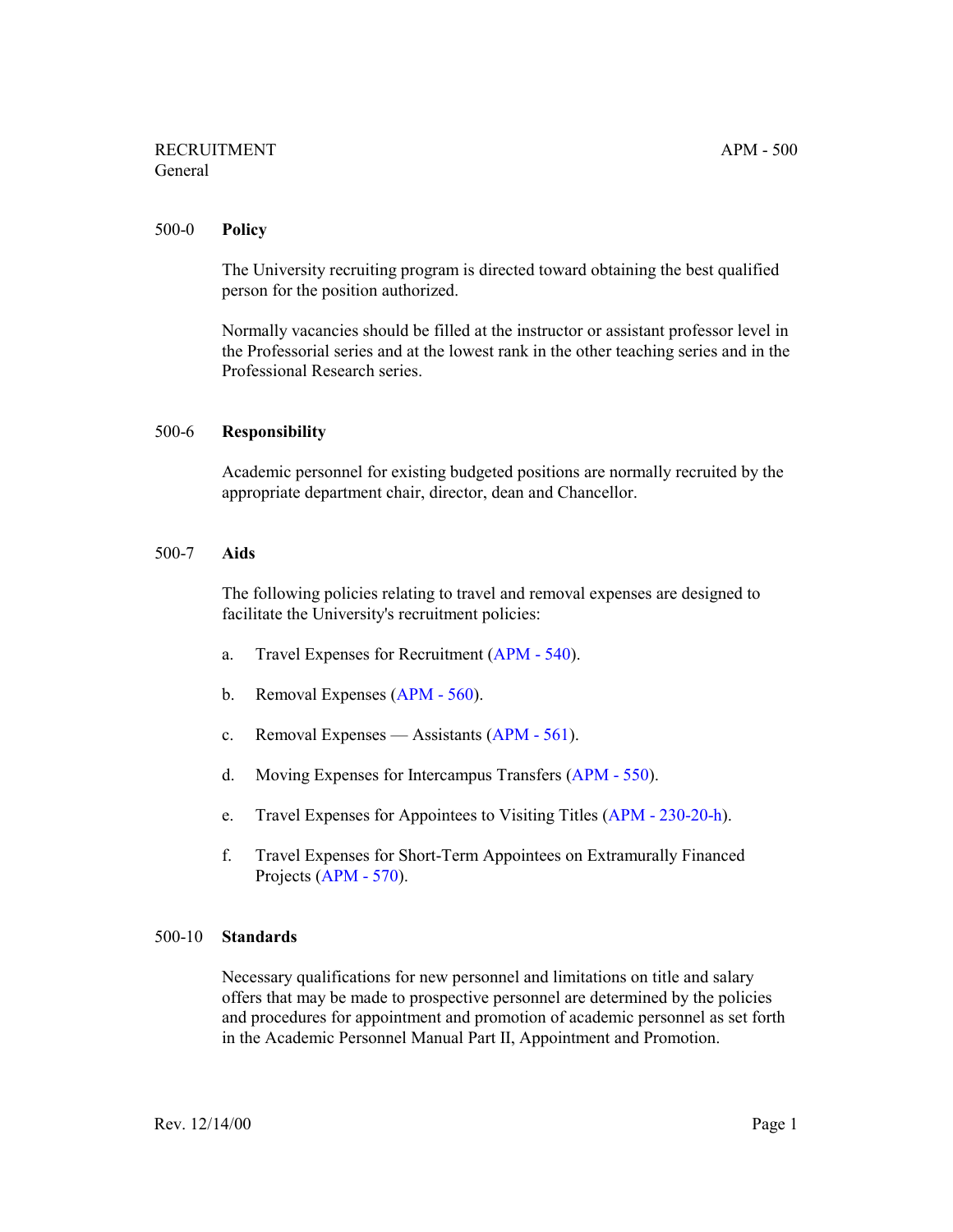## 500-16 **Restrictions**

- a. All recruiting is subject to the limitation that appointments must conform to established University policies.
- b. Special conditions must be observed before initiating negotiations with the prospective employee:
	- (1) Who is employed by another California institution (see [APM 501](http://ucop.edu/academic-personnel-programs/_files/apm/apm-501.pdf)).
	- (2) Who is employed on another University of California campus (see [APM - 510](http://ucop.edu/academic-personnel-programs/_files/apm/apm-510.pdf)).
- c. No administrative officer of the University shall offer appointment after April 30 for employment during the immediately ensuing academic year to a faculty member holding a tenure or tenure-track appointment at any institution which is a member of the Association of American Universities (see APM - 500, Appendix A, for listing of member institutions of the AAU, or online at http://www.aau.edu/about/default.aspx?id=58).
	- (1) This restriction applies to offers for employment at the University of California in a visiting or acting capacity or as a Lecturer as well as to offers for appointments of indefinite duration.
	- (2) This restriction does not apply to offers for appointments which would not require any reduction in the individual's service at the home institution (e.g., an appointment during the summer quarter).
	- (3) This restriction does not apply to faculty members holding non-tenure track appointments at Association of American Universities member institutions even if they are being offered tenure appointments at the University of California.
- d. Restrictions are placed upon the employment of near relatives of University employees (see [APM - 520\)](http://ucop.edu/academic-personnel-programs/_files/apm/apm-520.pdf).
- e. No commitment, formal or informal, may be made in negotiating for the recruitment of a faculty member to a budgeted position involving tenure or security of employment prior to the approval of the Chancellor.
- f. Formal negotiations for recruitment of a faculty member may be initiated only with the prior approval of the Chancellor.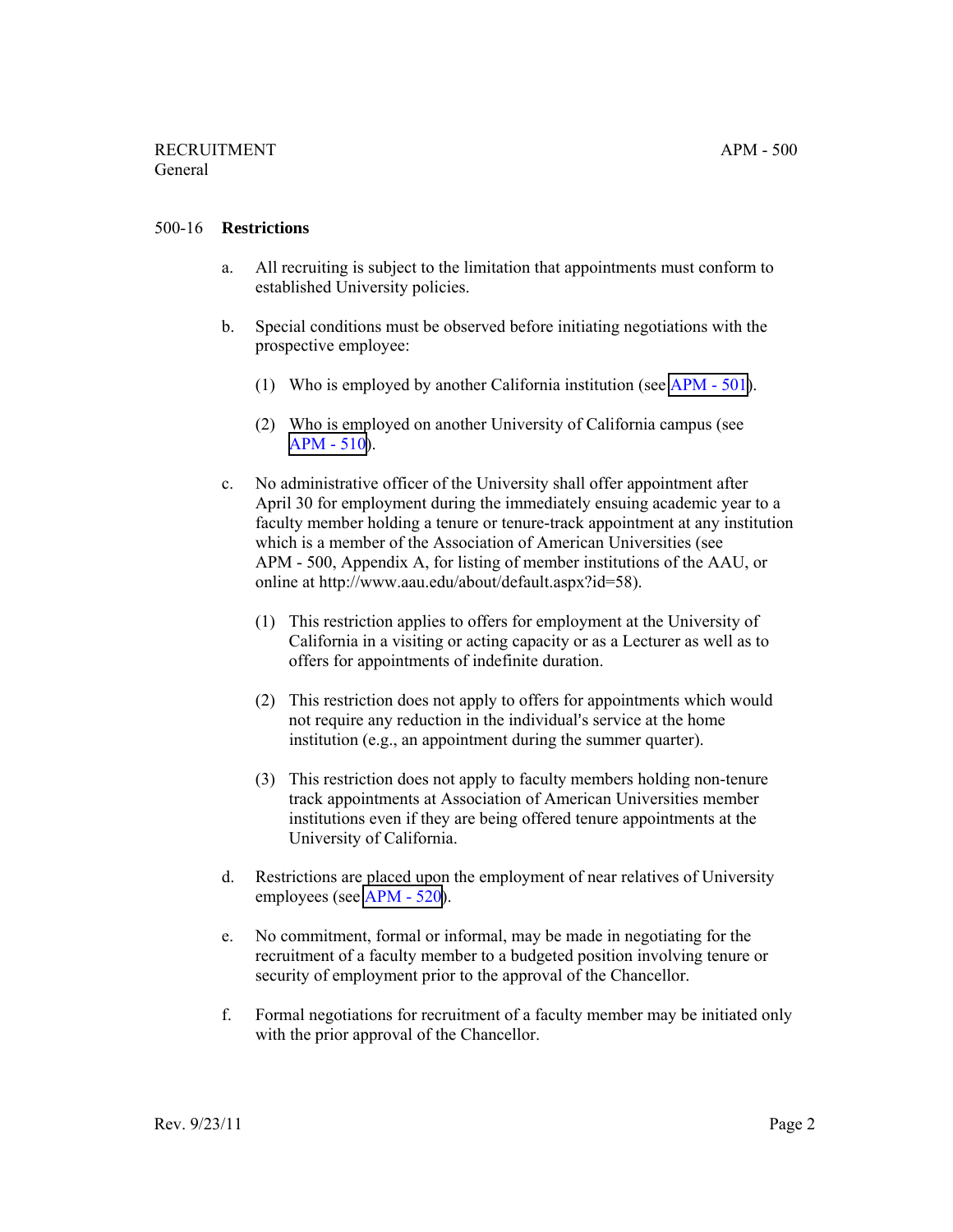g. When an individual not in the employ of the University is to be offered a tenure appointment by two or more campuses of the University, the same level of salary shall be offered by each of those campuses. The following procedure is to be followed to make this procedure effective: when it becomes known to any campus administrative officer that another campus of the University is also recruiting an individual for a tenure appointment, that officer is obliged to inform the Chancellor. (Appointments subject to the foregoing procedures are also subject to provisions of the Academic Personnel Manual such as APM - 500 and [530](http://ucop.edu/academic-personnel-programs/_files/apm/apm-530.pdf) concerning recruitment of academic personnel and [APM - 220-85](http://ucop.edu/academic-personnel-programs/_files/apm/apm-220.pdf) concerning appointment of academic personnel at the tenure rank.)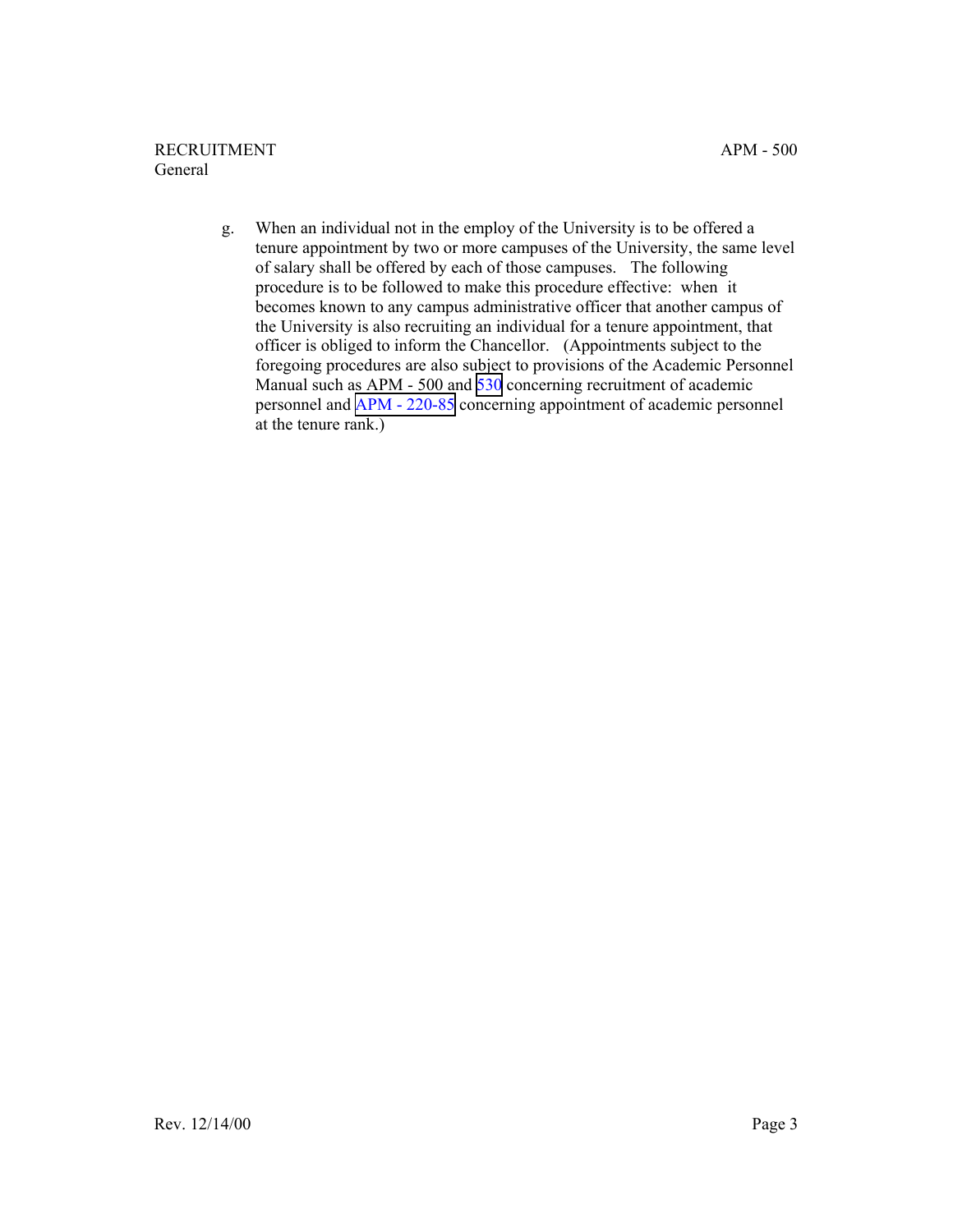## ASSOCIATION OF AMERICAN UNIVERSITIES 1200 New York Avenue, NW, Suite 550 Washington, D.C. 20005

#### **Membership**

Brandeis University Waltham, Massachusetts 02454

Brown University Providence, Rhode Island 02912

California Institute of Technology Pasadena, California 91109

Carnegie-Mellon University Pittsburgh, Pennsylvania 15213

Case Western Reserve University Cleveland, Ohio 44106

Columbia University New York, New York 10027

Cornell University Ithaca, New York 14850

Duke University Durham, North Carolina 27705

Emory University Atlanta, Georgia 30322

Georgia Institute of Technology Atlanta, Georgia 30332

Harvard University Cambridge, Massachusetts 02138

Indiana University Bloomington, Indiana 47405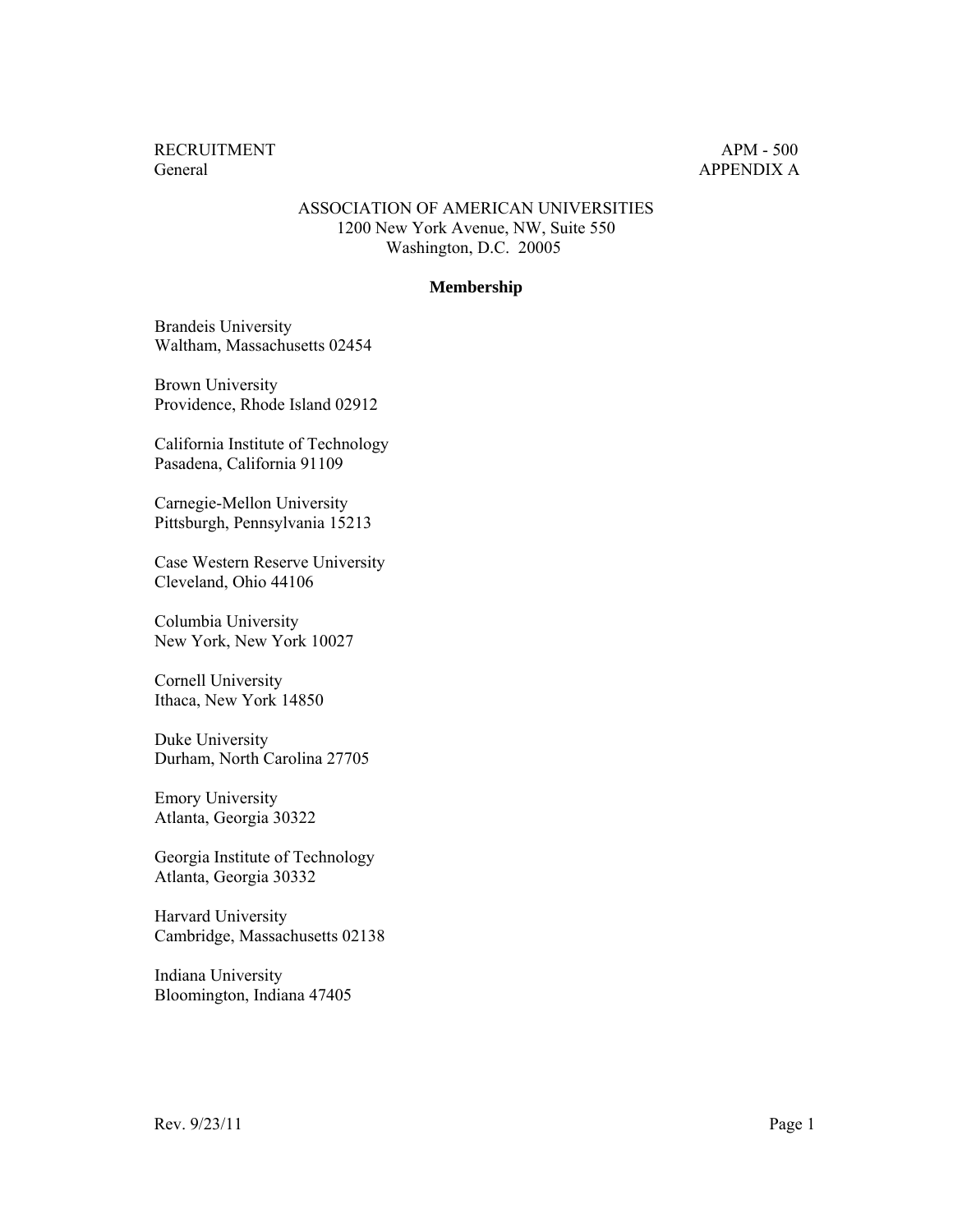## ASSOCIATION OF AMERICAN UNIVERSITIES 1200 New York Avenue, NW, Suite 550 Washington, D.C. 20005

#### **Membership**

Iowa State University Ames, Iowa 50010

Johns Hopkins University Baltimore, Maryland 21218

Massachusetts Institute of Technology Cambridge, Massachusetts 02139

McGill University Montreal, Quebec, Canada H3A2T5

Michigan State University East Lansing, Michigan 48824

New York University New York, New York 10003

Northwestern University Evanston, Illinois 60201

Ohio State University Columbus, Ohio 43210

Pennsylvania State University University Park, Pennsylvania 16802

Princeton University Princeton, New Jersey 08540

Purdue University Lafayette, Indiana 47907

Rice University Houston, Texas 77251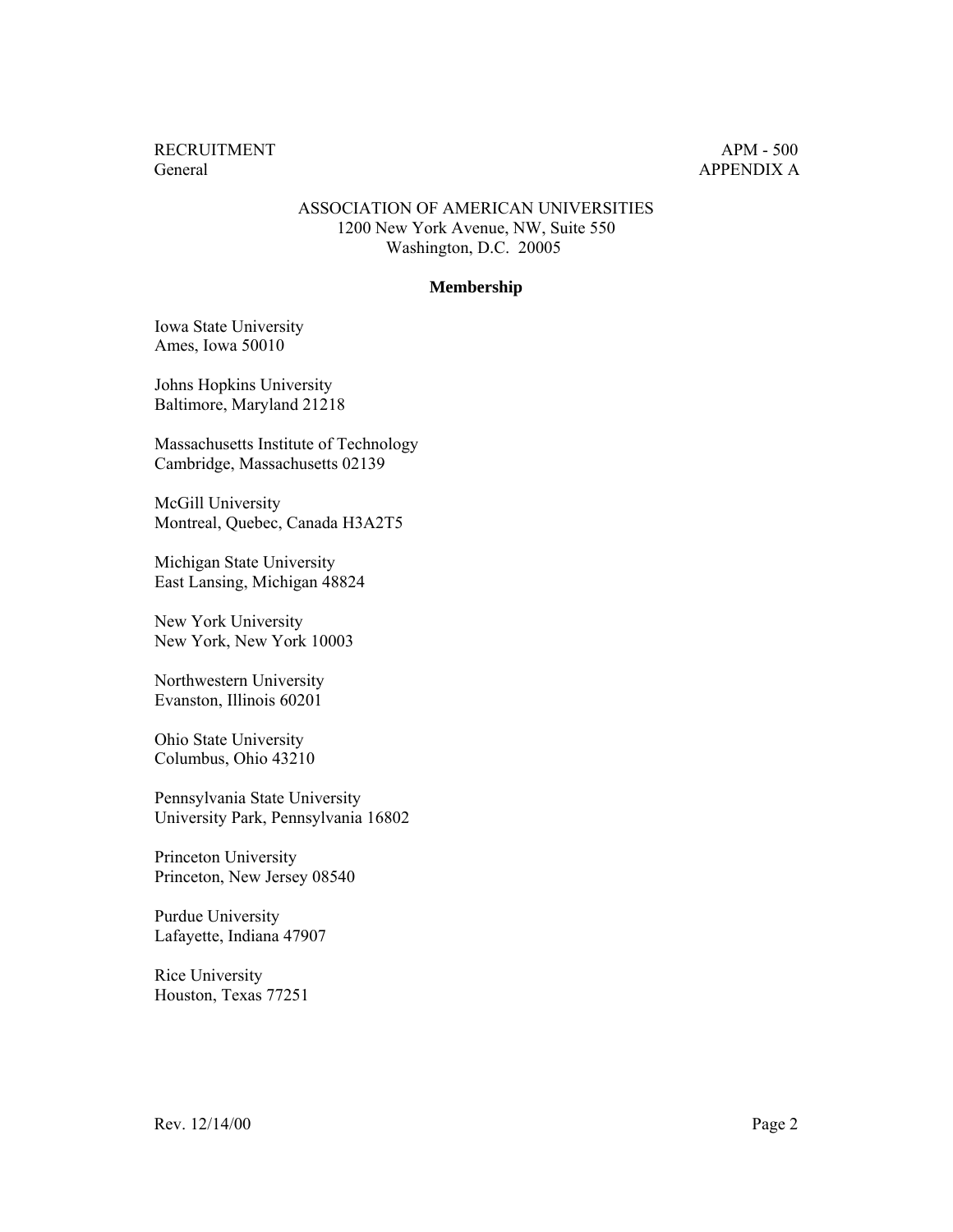## ASSOCIATION OF AMERICAN UNIVERSITIES 1200 New York Avenue, NW, Suite 550 Washington, D.C. 20005

#### **Membership**

Rutgers University New Brunswick, New Jersey 08903

Stanford University Stanford, California 94305

Stony Brook University – State University of New York Stony Brook, New York 11794

State University of New York, Buffalo Buffalo, New York 14260

Syracuse University Syracuse, New York 13210

Texas A&M University College Station, TX 77843

Tulane University New Orleans, Louisiana 7-0118

University of Arizona Tucson, Arizona 85721

University of California, Berkeley Berkeley, California 94720

University of California, Davis Davis, California 9 5616

University of California, Irvine Irvine, California 9 2697

University of California, Los Angeles Los Angeles, California 90095

University of California, San Diego La Jolla, California 92093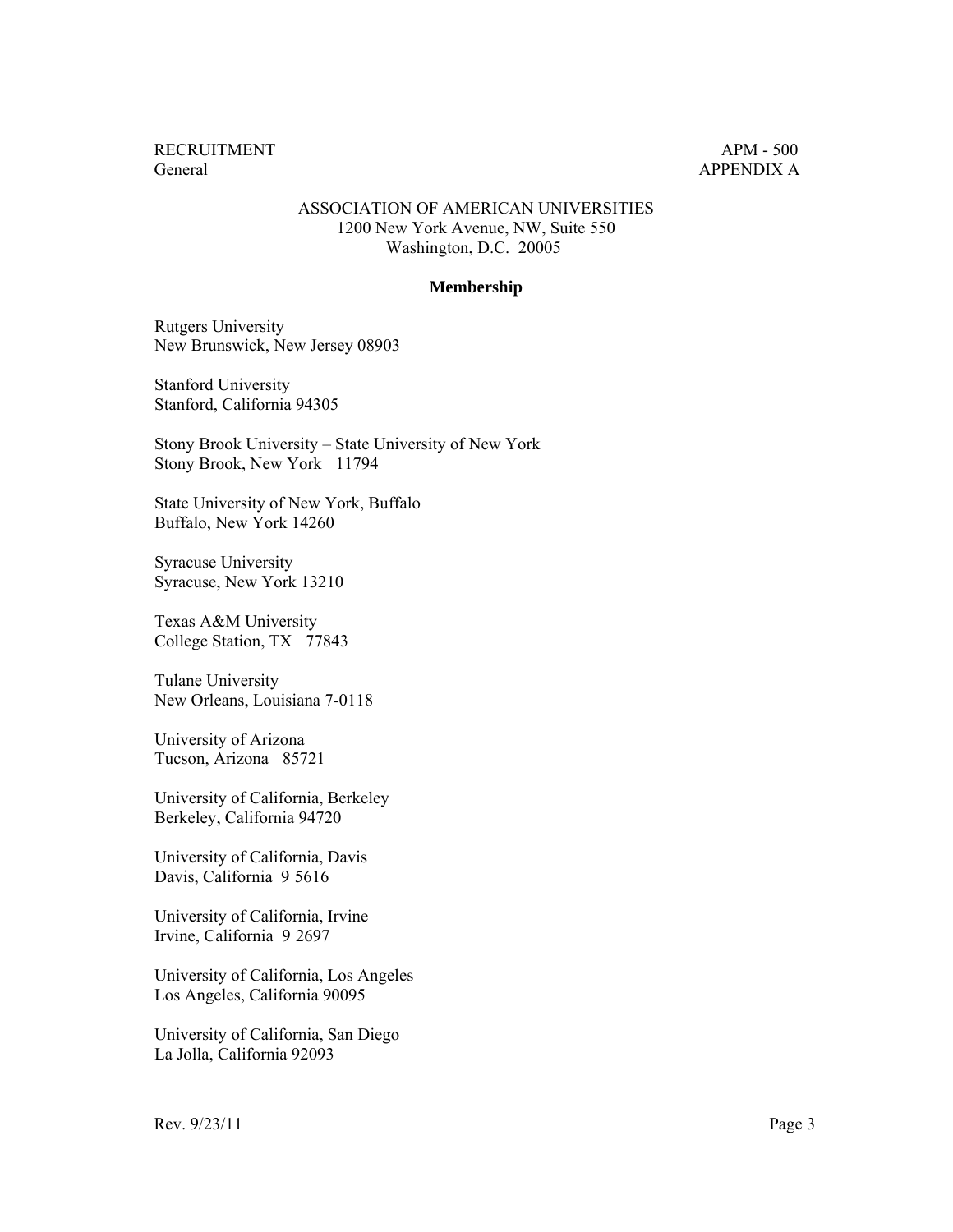### ASSOCIATION OF AMERICAN UNIVERSITIES 1200 New York Avenue, NW, Suite 550 Washington, D.C. 20005

#### **Membership**

University of California, Santa Barbara Santa Barbara, California 93106

University of Chicago Chicago, Illinois 60637

University of Colorado Boulder, Colorado 80302

University of Florida Gainesville, Florida 32611

University of Illinois Urbana, Illinois 6 1801

University of Iowa Iowa City, Iowa 52240

University of Kansas Lawrence, Kansas 66044

University of Maryland College Park, Maryland 20742

University of Michigan Ann Arbor, Michigan 48104

University of Minnesota Minneapolis, Minnesota 5 5455

University of Missouri Columbia, Missouri 65202

University of Nebraska Lincoln, Nebraska 68508

University of North Carolina Chapel Hill, North Carolina 27514

Rev. 12/14/00 Page 4